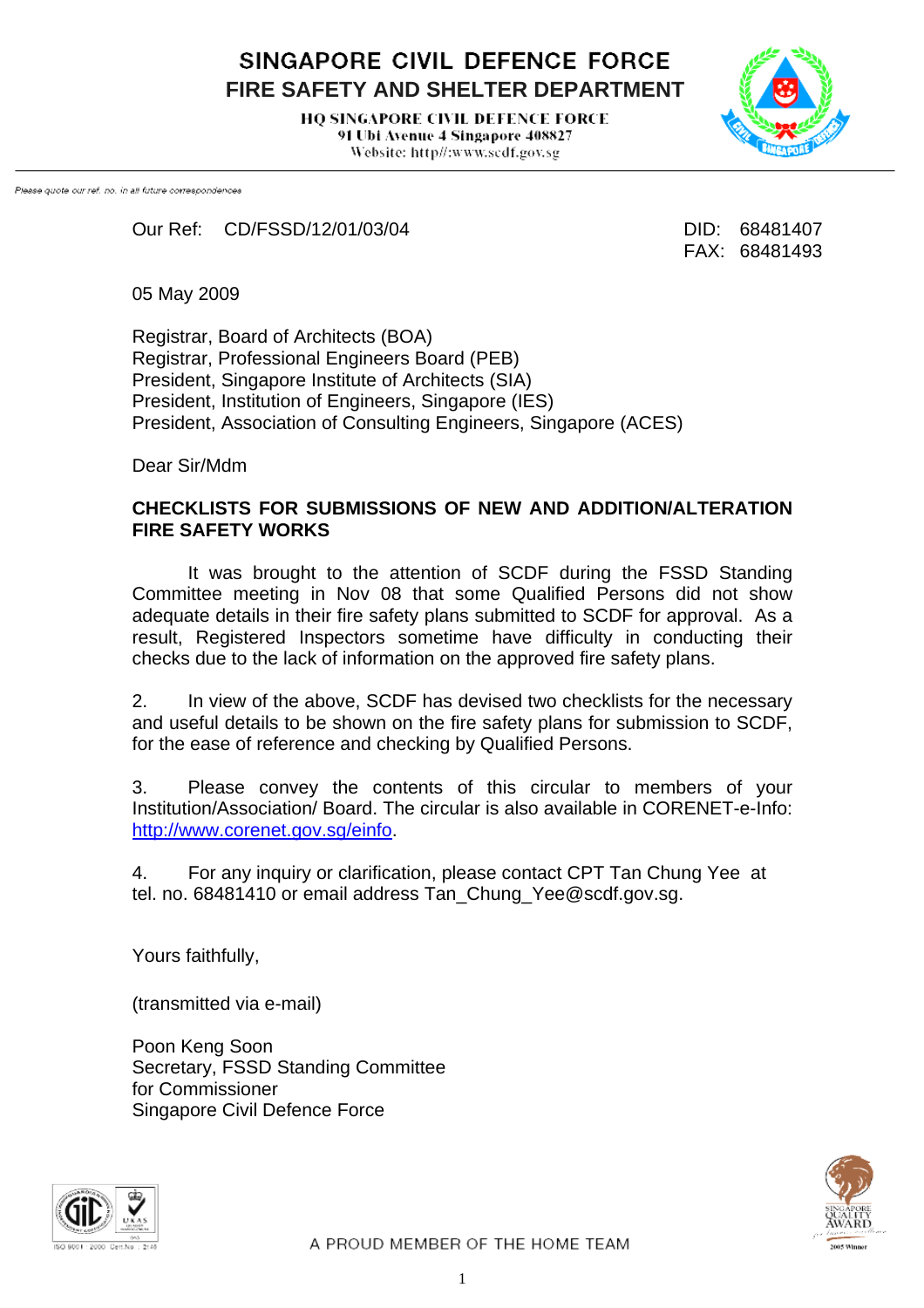cc All members of FSSD Standing Committee President, REDAS President, IFE President, SISV CEO, BCA CEO, URA CEO, HDB CEO, PSA CEO, JTC CE, LTA CE, TUV SUD PSB – (Attn : Ms Tan Chiew Wan/Mr. Lau Keong Ong) CE, SPRING Singapore – (Attn : Mr. Teo Nam Kuan)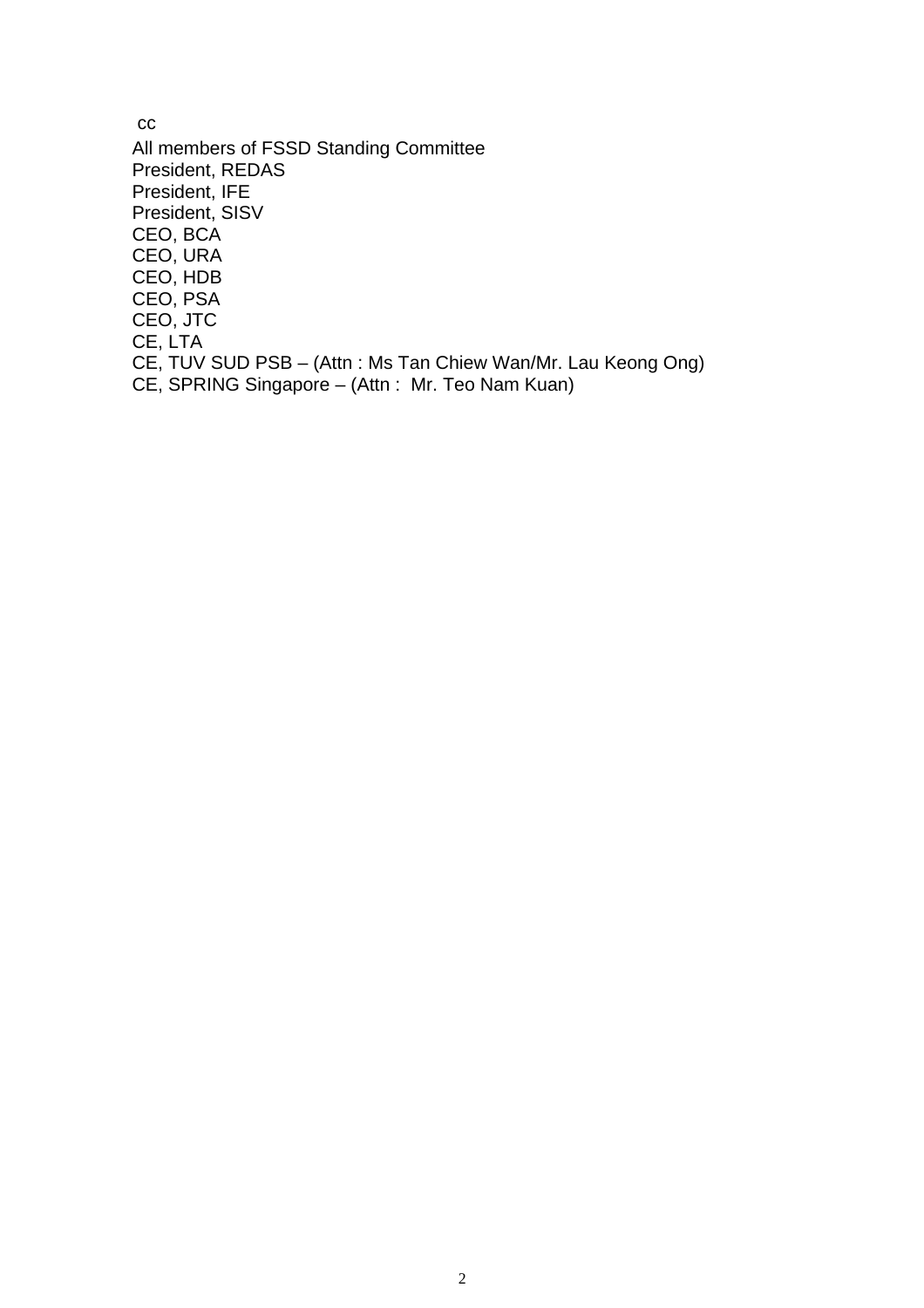### **FIRE SAFETY PLANS CHECKLIST**

# **SUBMISSION OF ADDITION/ALTERATION WORKS**

| S/N                   | <b>ITEMS</b>                                                                    |                                                                                                                                                                                                                  | <b>COMPLIANCE</b> |                |           |  |
|-----------------------|---------------------------------------------------------------------------------|------------------------------------------------------------------------------------------------------------------------------------------------------------------------------------------------------------------|-------------------|----------------|-----------|--|
|                       |                                                                                 |                                                                                                                                                                                                                  | <b>Yes</b>        | N <sub>0</sub> | <b>NA</b> |  |
| <b>LOCATION PLANS</b> |                                                                                 |                                                                                                                                                                                                                  |                   |                |           |  |
| $\mathbf{1}$          | The following items shall be clearly identified and shown in distinct colours:- |                                                                                                                                                                                                                  |                   |                |           |  |
| ∗                     | a.                                                                              | The coloured location of the lot relative to neighboring lots                                                                                                                                                    |                   |                |           |  |
|                       |                                                                                 | <b>FLOOR/ROOF PLANS</b>                                                                                                                                                                                          |                   |                |           |  |
| $\overline{2}$        |                                                                                 | The following shall be indicated clearly on floor/roof plans: -                                                                                                                                                  |                   |                |           |  |
|                       | a.                                                                              | Indicate clearly waiver approved location and quote the waiver<br>reference number                                                                                                                               |                   |                |           |  |
| *                     | b.                                                                              | Indicate the locations of all existing and proposed fire lifts, fire<br>lift lobbies and exit provisions.                                                                                                        |                   |                |           |  |
| *                     | c.                                                                              | Indicate the proposed or existing use of every part                                                                                                                                                              |                   |                |           |  |
|                       | d.                                                                              | Indicate the floor area of each room                                                                                                                                                                             |                   |                |           |  |
| *                     | e.                                                                              | Indicate the design occupant load and exit capacity for each<br>affected storey.                                                                                                                                 |                   |                |           |  |
| *                     | f.                                                                              | Show details of all means of escape such as exit doors, corridors,<br>passageways, aisles, gangways, balconies, lobbies, ramps, exit<br>passageways, escape and fire fighting staircases and areas of<br>refuge; |                   |                |           |  |
|                       | g.                                                                              | Highlight the remotest points in relation to the exits and the travel<br>distances                                                                                                                               |                   |                |           |  |
|                       | h.                                                                              | Indicate all dead end corridors                                                                                                                                                                                  |                   |                |           |  |
| *                     | i.                                                                              | Show the details of all new openings and voids penetrating floors<br>including their usage, dimensions and the nature and arrangement<br>of enclosing walls and barricades                                       |                   |                |           |  |
| *                     | j.                                                                              | Highlight all new compartment walls and state the fire resistance<br>ratings of all elements of structure, fire doors, shutters, dampers<br>and other fire safety measures                                       |                   |                |           |  |
|                       | k.                                                                              | Indicate all exit sign location                                                                                                                                                                                  |                   |                |           |  |
| $\ast$                | 1.                                                                              | Indicate the locations of all areas designated for the storage of<br>flammable liquids or gases, boiler rooms, transformer rooms and<br>any other area of special risk                                           |                   |                |           |  |
| *                     | m.                                                                              | Indicate the types and extent of provision of fire detection and<br>alarm systems and voice communications systems                                                                                               |                   |                |           |  |
|                       | n.                                                                              | Indicate positions of wet/dry riser outlets & hydraulic hose reels                                                                                                                                               |                   |                |           |  |
| $\ast$                | 0.                                                                              | Indicate the new areas protected by various types of fire protection<br>systems, e.g. sprinkler system, gaseous fire suppression system,<br>auto/manual fire alarm system etc                                    |                   |                |           |  |
| *                     | p.                                                                              | Indicate the type and extent of provision of smoke control and<br>ventilation systems and their related air or smoke shafts if existing<br>provision is affected by the A&A works.                               |                   |                |           |  |
| *                     | q.                                                                              | Shade all new conceal space (ceiling/raised floor) and indicate<br>mode of fire protection for the space.                                                                                                        |                   |                |           |  |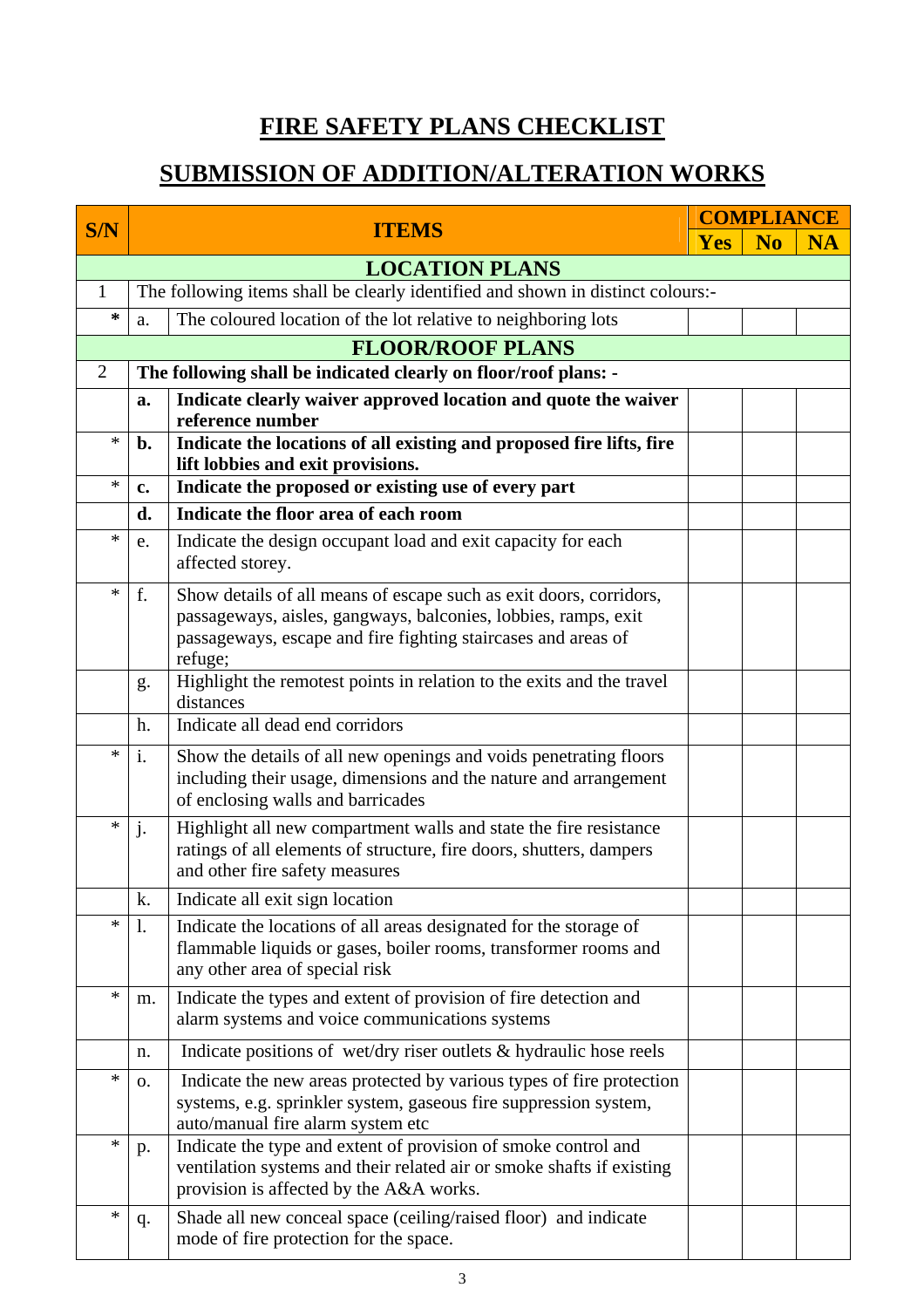| S/N    |                                                              |                                                                                                                                                           | <b>COMPLIANCE</b> |  |    |  |  |
|--------|--------------------------------------------------------------|-----------------------------------------------------------------------------------------------------------------------------------------------------------|-------------------|--|----|--|--|
|        | <b>ITEMS</b>                                                 |                                                                                                                                                           | <b>Yes</b>        |  | NA |  |  |
|        | <b>SECTION PLANS</b>                                         |                                                                                                                                                           |                   |  |    |  |  |
| 3      | The following shall be indicated clearly on section plans: - |                                                                                                                                                           |                   |  |    |  |  |
|        | a.                                                           | Show the depth of all new conceal space (ceiling/raised floor),<br>including their dimensions                                                             |                   |  |    |  |  |
| $\ast$ | $\mathbf{b}$ .                                               | Show details of all new openings and voids penetrating floors<br>including their dimensions, usage and height of enclosing walls<br>and barricades        |                   |  |    |  |  |
| *      | $\mathbf{c}$ .<br>walls                                      | Indicate the dimensions of existing and new openings in external                                                                                          |                   |  |    |  |  |
| $\ast$ | d.                                                           | Indicate the types of materials used in and the thickness of all new<br>walls, floors, roofs, ceilings, beams and other related parts of the<br>building; |                   |  |    |  |  |
|        | e.                                                           | Highlight all new separating walls                                                                                                                        |                   |  |    |  |  |

\* requirements stipulated in the Fire Safety Regulations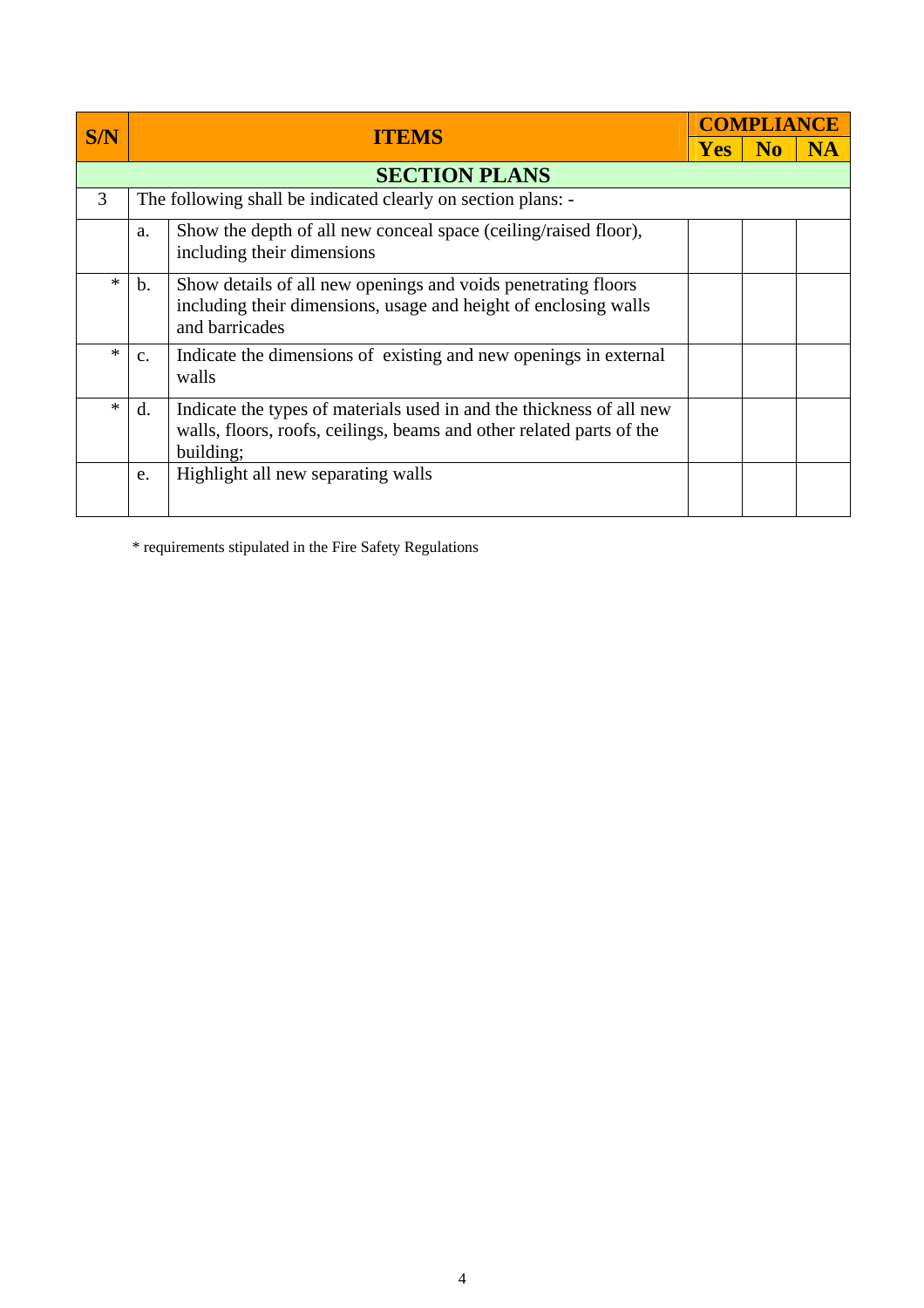# **FIRE SAFETY PLANS CHECKLIST**

#### **SUBMISSION OF NEW ERECTION/EXTENSION**

| S/N            |                                                                                  |                                                                                                                                                                                                                 | <b>COMPLIANCE</b> |                |    |  |  |  |
|----------------|----------------------------------------------------------------------------------|-----------------------------------------------------------------------------------------------------------------------------------------------------------------------------------------------------------------|-------------------|----------------|----|--|--|--|
|                |                                                                                  | <b>ITEMS</b>                                                                                                                                                                                                    | <b>Yes</b>        | N <sub>0</sub> | NA |  |  |  |
|                | <b>LOCATION PLANS</b>                                                            |                                                                                                                                                                                                                 |                   |                |    |  |  |  |
| $\mathbf{1}$   | The following items shall be clearly identified and shown in distinct colours :- |                                                                                                                                                                                                                 |                   |                |    |  |  |  |
| ∗              | a.                                                                               | The coloured location of the lot relative to neighboring lots                                                                                                                                                   |                   |                |    |  |  |  |
| *              | b.                                                                               | The various roads constituting the access layout to the lot                                                                                                                                                     |                   |                |    |  |  |  |
|                | <b>SITE PLANS</b>                                                                |                                                                                                                                                                                                                 |                   |                |    |  |  |  |
| $\overline{2}$ |                                                                                  | The following items shall be clearly identified and shown in distinct colours :-                                                                                                                                |                   |                |    |  |  |  |
| $\ast$         | a.                                                                               | The means of access to the site and to the perimeter of each<br>building for fire fighting vehicles and equipment                                                                                               |                   |                |    |  |  |  |
| $\ast$         | $\mathbf{b}$ .                                                                   | Distances between each building or fire safety works and the<br>relevant lot boundaries, other proposed or existing buildings or<br>installations on the site                                                   |                   |                |    |  |  |  |
| $\ast$         | c.                                                                               | The location of existing and proposed internal fire-hydrants on the<br>site                                                                                                                                     |                   |                |    |  |  |  |
| $\ast$         | d.                                                                               | Any other feature on or in the vicinity of the site which is likely to<br>be a fire hazard or is likely to cause obstruction to fire fighting<br>vehicles and equipment and rescue operations                   |                   |                |    |  |  |  |
|                |                                                                                  | <b>FLOOR/ROOF PLANS</b>                                                                                                                                                                                         |                   |                |    |  |  |  |
| 3              |                                                                                  | The following shall be indicated clearly on floor/roof plans: -                                                                                                                                                 |                   |                |    |  |  |  |
|                | a.                                                                               | Indicate clearly waiver approved location and quote the waiver<br>reference number                                                                                                                              |                   |                |    |  |  |  |
| $\ast$         | b.                                                                               | Indicate the locations of all existing and proposed fire lifts, fire<br>lift lobbies, the Fire Command Centre, fire pumps, water tank<br>rooms and generator rooms                                              |                   |                |    |  |  |  |
| $\ast$         | c.                                                                               | Indicate the proposed or existing use of every part                                                                                                                                                             |                   |                |    |  |  |  |
|                | d.                                                                               | Indicate the floor area of each room                                                                                                                                                                            |                   |                |    |  |  |  |
| $\ast$         | e.                                                                               | Indicate the design occupant load and exit capacity for each storey<br>and roof                                                                                                                                 |                   |                |    |  |  |  |
| *              | f.                                                                               | Show details of all means of escape such as exit doors, corridors,<br>passageways, aisles, gangways, balconies, lobbies, ramps, exit<br>passageways, escape and fire fighting staircases and areas of<br>refuge |                   |                |    |  |  |  |
|                | g.                                                                               | Highlight the remotest points in relation to the exits and the travel<br>distances                                                                                                                              |                   |                |    |  |  |  |
|                | h.                                                                               | Indicate all dead end corridors                                                                                                                                                                                 |                   |                |    |  |  |  |
| *              | i.                                                                               | Show the details of all openings and voids penetrating floors<br>including their usages, dimensions and the nature and arrangement<br>of enclosing walls and barricades                                         |                   |                |    |  |  |  |
| *              | j.                                                                               | Highlight all compartment walls and state the fire resistance<br>ratings of all elements of structure, fire doors, shutters, dampers<br>and other fire safety measures                                          |                   |                |    |  |  |  |
|                | k.                                                                               | Indicate all exit sign locations                                                                                                                                                                                |                   |                |    |  |  |  |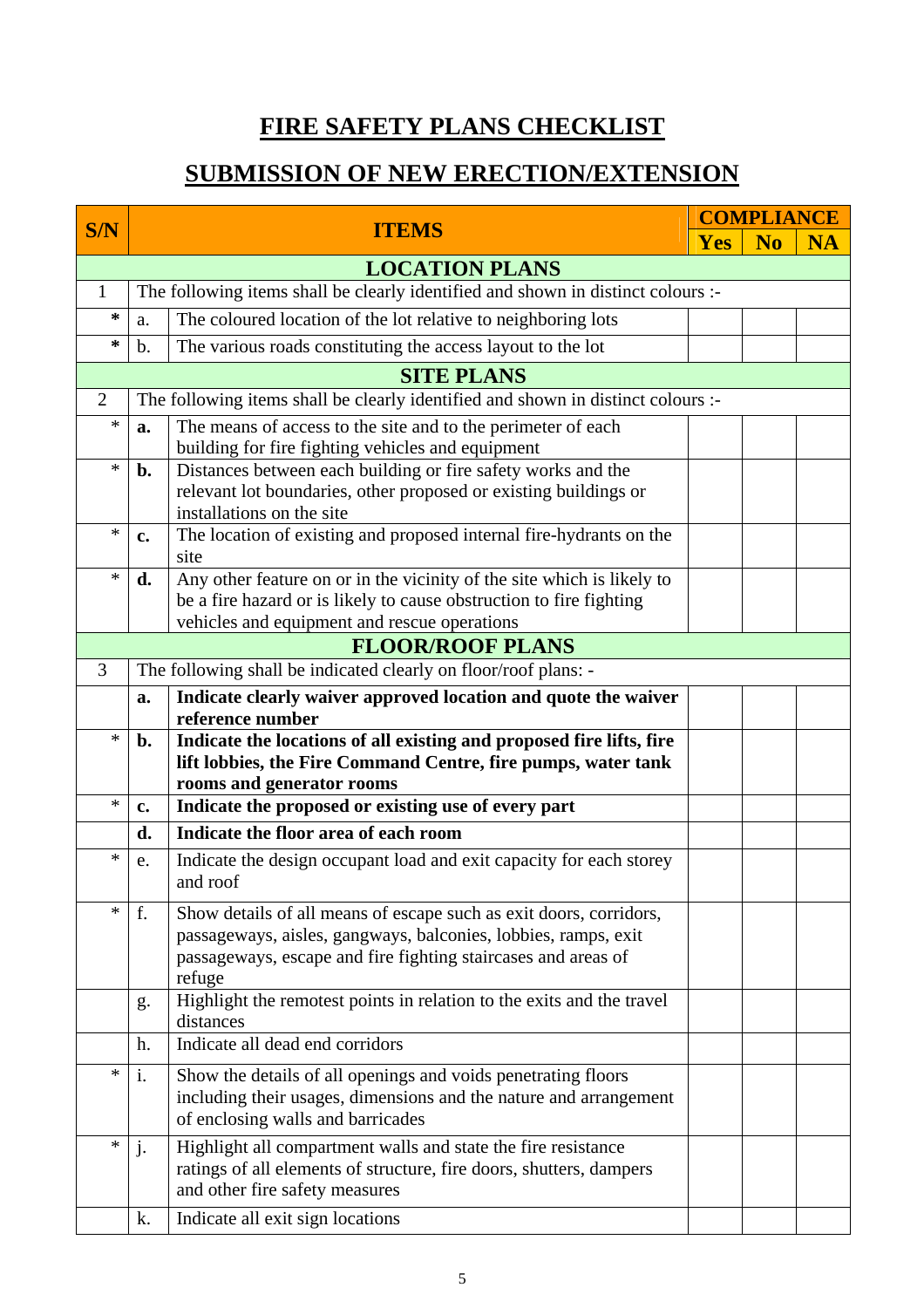|                |                |                                                                                                                                                                            |            |           | <b>COMPLIANCE</b> |  |  |
|----------------|----------------|----------------------------------------------------------------------------------------------------------------------------------------------------------------------------|------------|-----------|-------------------|--|--|
| <b>S/N</b>     |                | <b>ITEMS</b>                                                                                                                                                               | <b>Yes</b> | <b>No</b> | <b>NA</b>         |  |  |
| *              | 1.             | Indicate the locations of all areas designated for the storage of<br>flammable liquids or gases, boiler rooms, transformer rooms and<br>any other area of special risk     |            |           |                   |  |  |
| *              | m.             | Indicate the types and extent of provision of fire detection and<br>alarm systems and voice communications systems                                                         |            |           |                   |  |  |
| *              | n.             | Indicate the types and ratings of all proposed or existing portable<br>fire extinguishers and their locations                                                              |            |           |                   |  |  |
|                | 0.             | Indicate positions of breeching inlets, wet/dry riser outlets $\&$<br>hydraulic hose reels                                                                                 |            |           |                   |  |  |
| $\ast$         | p.             | Indicate the areas protected by various types of fire protection<br>systems, e.g. sprinkler system, gaseous fire suppression system,<br>auto/manual fire alarm system etc. |            |           |                   |  |  |
| $\ast$         | q.             | Indicate the type and extent of provision of smoke control and<br>ventilation systems and their related air or smoke shafts                                                |            |           |                   |  |  |
|                | r.             | Shade conceal space (ceiling/raised floor) and indicate mode of<br>fire protection for the space                                                                           |            |           |                   |  |  |
|                |                | <b>SECTION PLANS</b>                                                                                                                                                       |            |           |                   |  |  |
| $\overline{4}$ |                | The following shall be indicated clearly on section plans: -                                                                                                               |            |           |                   |  |  |
| *              | a.             | Show the full height of each storey and the depth of ceiling space,<br>including their dimensions                                                                          |            |           |                   |  |  |
| *              | $\mathbf{b}$ . | Show details of all openings and voids penetrating floors including<br>their dimensions, usages and heights of enclosing walls and<br>barricades                           |            |           |                   |  |  |
| *              | $\mathbf{c}$ . | Show details of the junctions between the roof and any<br>compartment walls                                                                                                |            |           |                   |  |  |
| *              | d.             | Indicate the dimensions of openings in external walls                                                                                                                      |            |           |                   |  |  |
| *              | e.             | Indicate the types of materials used in and the thickness of all<br>walls, floors, roofs, ceilings, beams and other related parts of the<br>building                       |            |           |                   |  |  |
|                | f.             | Highlight all separating walls                                                                                                                                             |            |           |                   |  |  |
| *              | g.             | Indicate the clear distances of the external walls from the fire<br>fighting vehicles and equipment access, lot boundary, adjacent<br>buildings and other structures       |            |           |                   |  |  |
| *              | h.             | Indicate the clear heights of all structures or projections directly<br>above the access ways/access roads for fire fighting vehicles and<br>equipment                     |            |           |                   |  |  |
| *              | i.             | Show enlarged details of curtain walling at the junction with the<br>typical floor slab to show the provision of fire stopping or fire<br>cavity barrier                   |            |           |                   |  |  |
|                |                | <b>ELEVATION PLANS</b>                                                                                                                                                     |            |           |                   |  |  |
| 5              |                | The following shall be indicated clearly on elevation plans: -                                                                                                             |            |           |                   |  |  |
|                | a.             | Indicate all floor heights and habitable heights                                                                                                                           |            |           |                   |  |  |
|                | b.             | Indicate all opening sizes and materials used                                                                                                                              |            |           |                   |  |  |